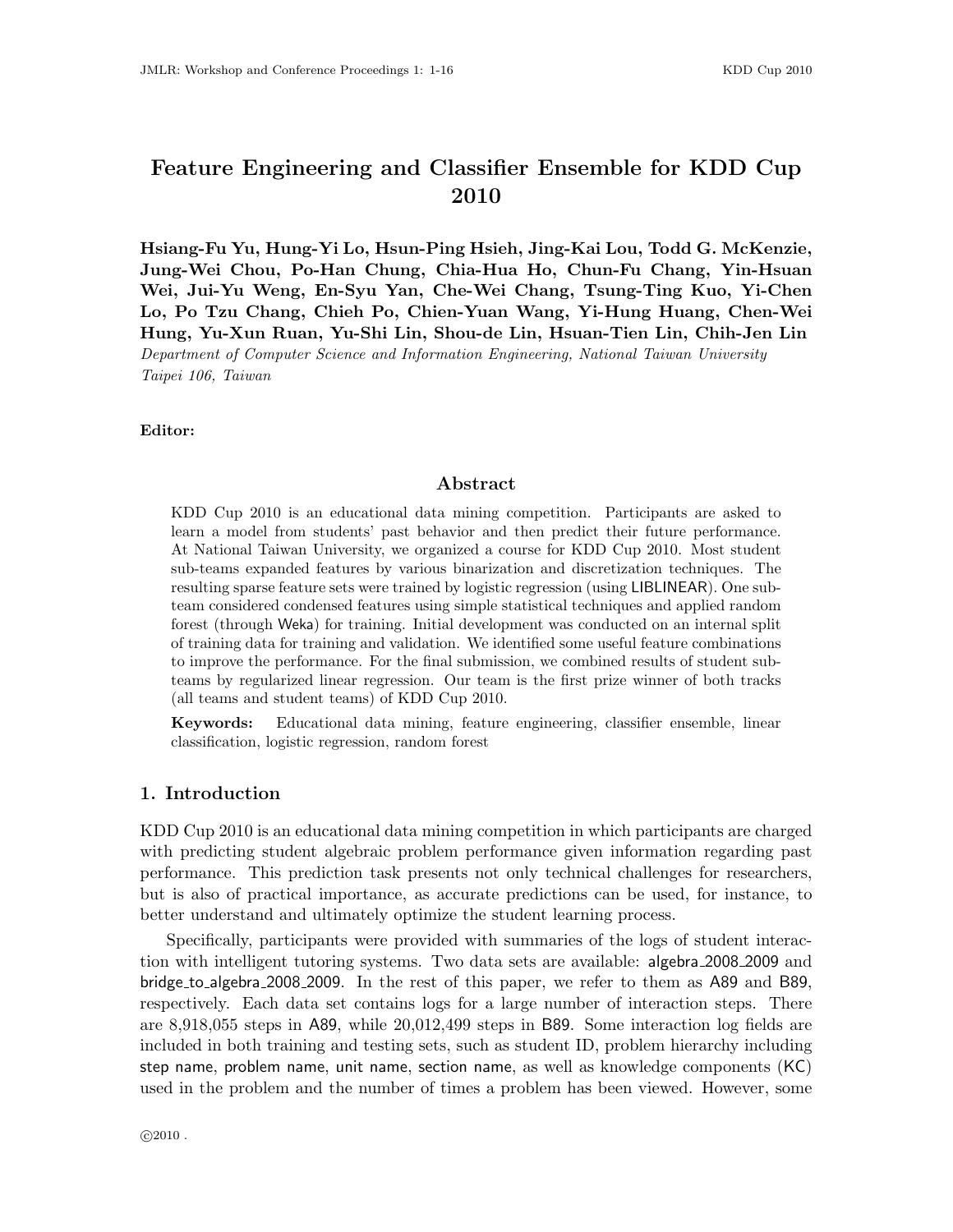log fields are only available in the training set: whether the student was correct on the first attempt for this step (CFA), number of hints requested (hint) and step duration information.

The competition regards CFA, which could be 0 (i.e., incorrect on the first attempt) or 1, as the label in the classification task. For each data set, a training set with known CFA is available to participants, but a testing set of unknown CFA is left for evaluation. Subsequently we call the training and testing set  $T$  and  $T$ , respectively. The evaluation criterion used is the root mean squared error (RMSE). In the competition, participants submitted prediction results on the testing set to a web server, where the RMSE generated based on a small subset of the testing data is publicly shown. This web page of displaying participants' results is called the "leader board."

At National Taiwan University, we organized a course for KDD Cup 2010. Our members include three instructors, two TAs, 19 students and one RA. The students were split into six sub-teams. Every week, each sub-team presented their progress and participated in discussion with other sub-teams. The TAs helped to build an internal competition environment such that each sub-team could try their ideas before external submission.

In the beginning we suspected that this year's competition would be very different from several past KDD Cups. Domain knowledge seems to be quite important for educational systems. Indeed, Educational Data Mining is an entire research field in itself with specialized models and techniques to address the unique types of data that are collected in educational settings.<sup>1</sup>

Contrary to several past KDD Cups, the meanings of the data set entries were made available this year. This means that feature engineering is to play a vital role. Also, temporal information is important as students are learning during the tutoring process of which the logs are a record. This property seems to differentiate the task from traditional classification, which assumes data independence. Interestingly, after exploring some temporal approaches such as Bayesian networks, we found that it was easier to incorporate useful information into a vector-space model and then train a traditional classifier. Therefore, our focus was shifted to identify useful features by taking domain knowledge, temporal information, and other concepts into consideration.

The following sections describe our solution in detail. The architecture of our approach is outlined in Section 2. Sections 3 and 4 focus on diversified feature engineering. Ensemble techniques are described in Section 5. Section 6 shows our experimental results. Some observations are discussed in Section 7.

## 2. Some Initial Settings and Our Approach

This section discusses the use of a validation set and introduces our solution architecture.

## 2.1 Validation Set Generation

Due to the nature of competition, participants tend to optimize the scores on the leader board. However, overfitting leader board results is undesired as the leader board shows the RMSE of only a small portion of the testing set. To avoid overfitting the leader board, our

<sup>1.</sup> Major educational data mining conferences include, for example, International Conference on Intelligent Tutoring Systems and International Conference on Educational Data Mining.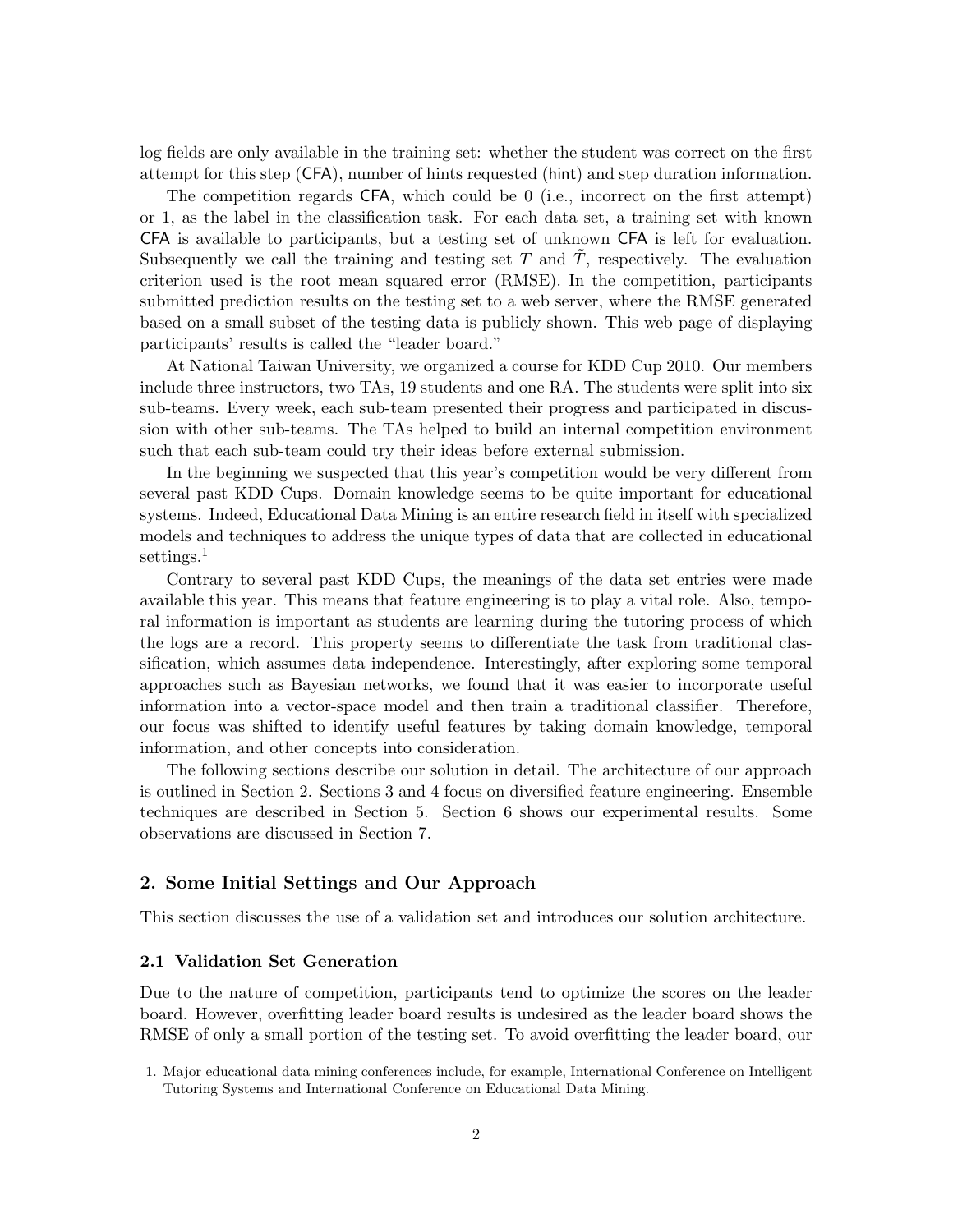A unit of problems



|                           | A89     | <b>B89</b>           |
|---------------------------|---------|----------------------|
| Internal training $(V)$   |         | 8,407,752 19,264,097 |
| Internal validation $(V)$ | 510,303 | 748,402              |
| External training $(T)$   |         | 8,918,055 20,012,499 |
| External testing $(T)$    | 508,913 | 756,387              |

Figure 1: Generation of the validation set  $\overline{V}$ . For each unit of problems, the last problem was used for validation, while all other were for training.

Table 1: Number of steps in internal and external data sets

sub-teams focused on the internal competition environment, in which validation sets were provided by splitting the external training set  $(T)$  into two parts: an internal training set  $(V)$  and an internal testing set  $(V)$ .

Care must be taken when choosing a validation technique, as some are only appropriate when certain criteria are met. For example, cross validation (CV) is a common technique applied in document classification problems. However, for this competition, CV is likely not a suitable approach due to the temporal property of the data. To generate a validation pair  $(V, V)$  with a distribution similar to the distribution of the challenge training and testing pair  $(T, \tilde{T})$ , we collected the last problem of each unit in T as  $\tilde{V}$ , and the remaining part as V . Figure 1 shows the partition of a unit of data. The procedure is same as the generation of  $(T, T)$ . The validation pairs thus preserve a similar distribution as compared to  $(T, T)$ . Sizes of validation sets for A89 and B89 are given in Table 1.

#### 2.2 Architecture of Our Solution

Because of the temporal relationship between data points, initially we tried methods such as Bayesian networks. However, we found that it was easier to incorporate information into independent vectors of data instances and train a traditional classifier. Therefore, the main task was to extract useful features and apply suitable classifiers. Our approach can be split into the following steps. First, each student sub-team extracted different features from the data sets according to their analysis and interpretation of the data, and chose different classifiers for learning based on the internal set. The feature engineering approaches can be categorized into two types: sparse feature sets generated by binarization and discretization techniques, and condensed feature sets using simple statistics on the data. Finally, we applied ensemble methods on the testing results from sub-teams. The procedure is shown in Figure 2. The detailed description of each step is presented in the following sections.

## 3. Feature Engineering: Sparse Features

We describe our approach of transforming logs of student interaction to sparse feature vectors and applying linear classifiers.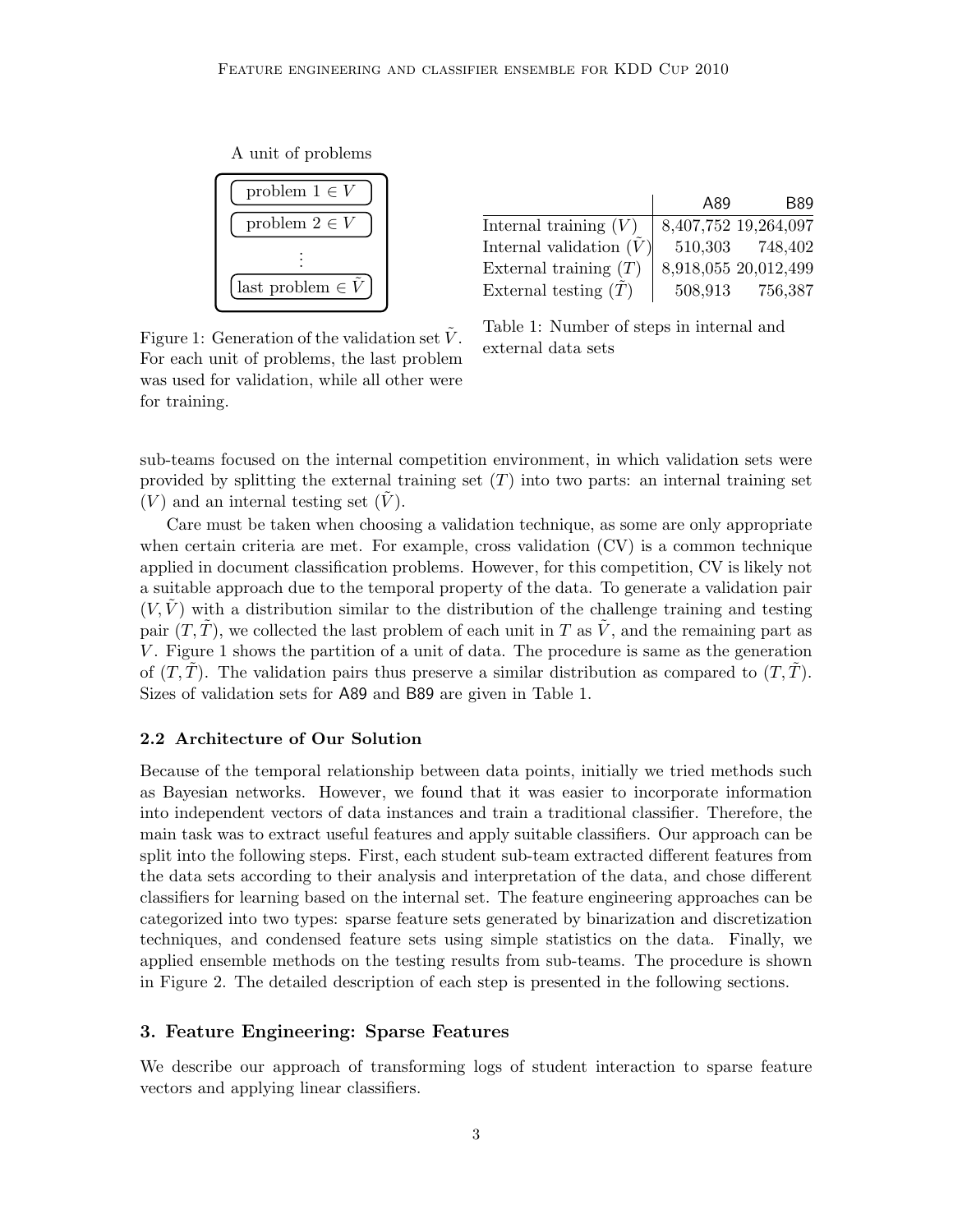

Figure 2: Solution architecture of our approach

## 3.1 Basic Sparse Features (Our Baseline Setting)

Some basic yet important features considered in our early experiments can be categorized into two types: student name, unit name, section name, problem name, step name and KC are categorical features, while problem view and opportunity are numerical features.<sup>2</sup>

We chose to expand a categorical feature into a set of binary features. For example, there are 3,310 students in A89. The feature vector then contains 3,310 binary features to indicate the student who finished the step. For numerical features, due to large value ranges, we applied various scaling methods. One simple way is to linearly scale each numerical feature to the range [0, 1]. We have also checked nonlinear scaling methods, where for generating Figure 3 later in the experiment, we considered

$$
\log(1+x).
$$

Using the above procedure, the resulting numbers of features for A89 and B89 are about 1 million and 200 thousand, respectively. Owing to the categorical expansion, each instance contains very few non-zero elements, so the data set is very sparse. Though five out of six student sub-teams took this approach of feature expansion, their own baseline implementations were slightly different from the one described above. They may use only a subset of features or apply different scaling methods for numerical features.

## 3.2 Feature Combination

Due to the large training size, nonlinear classifiers like kernel training methods are perhaps not an ideal solution due to training time restrictions. Alternatively, linear classifiers can be used; see details in Section 3.5. However, linear classifiers are not capable of exploiting possible feature dependence. Following the polynomial mapping in kernel methods or bigram/trigram in natural language processing, we can use feature combinations to indicate some relationships. Because all feature meanings are available, we are able to manually identify some useful pairs of features. For example, hierarchical information can be modeled by indicating the occurrences of the following pairs: (student name, unit name), (unit name, section name), (section name, problem name) and (problem name, step name). In addition

<sup>2.</sup> These two features have integer values, so they can also be considered categorical.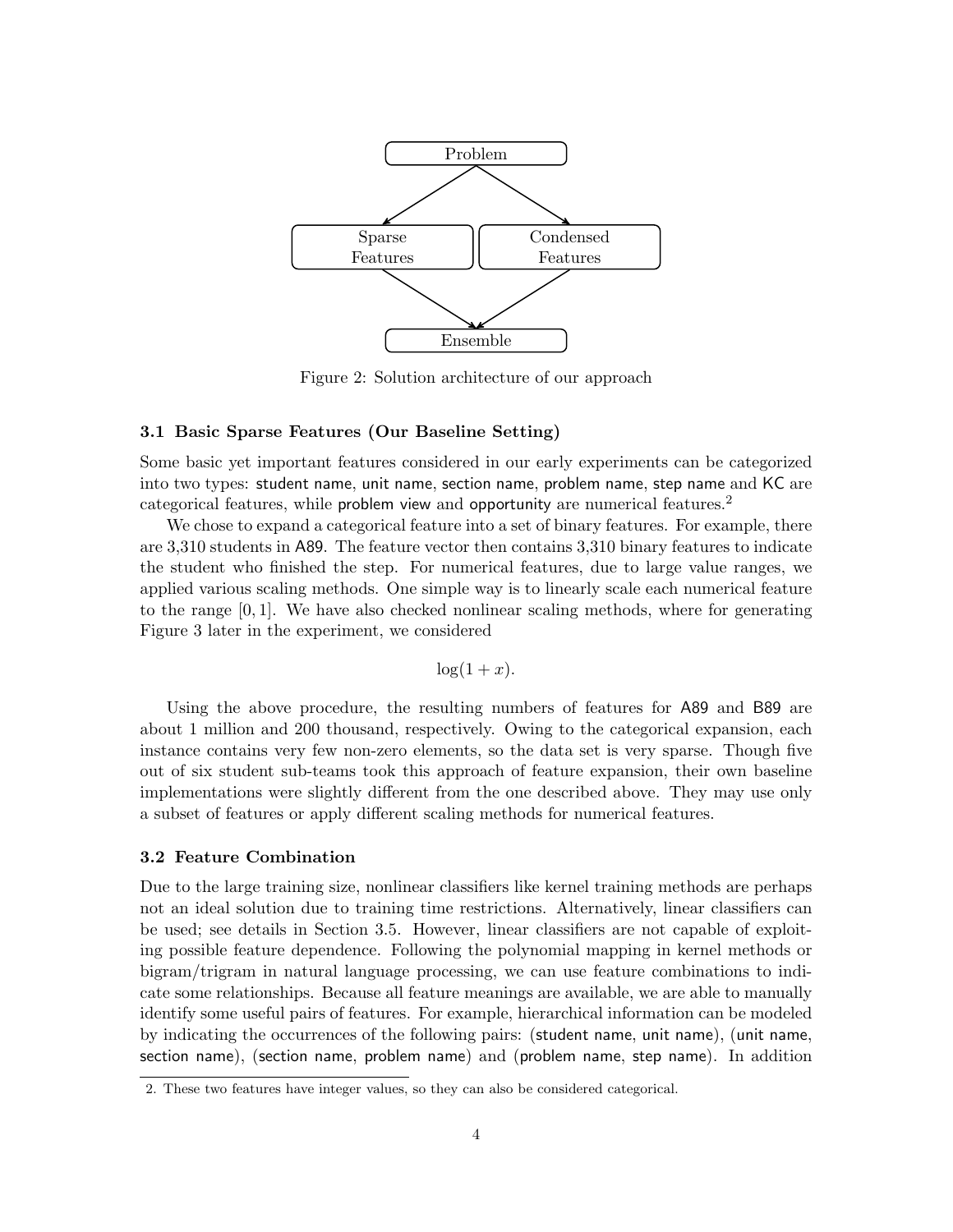to two-feature combinations, we have also explored combinations of higher-order features. Results in the experiment section show that feature combinations effectively improve RMSE.

#### 3.3 Temporal Features

Because learning is a process of skill-improving over time, temporal information should be taken into consideration. There are some well-established techniques, utilizing a quite different data model than traditional classification problems, to model student latent attributes such as knowledge tracing and performance factor analysis (Gong et al., 2010). We considered a simple and common approach to embed temporal information into feature vectors. For each step, step name and KC values from the previous few steps were added as features.

## 3.4 Other Ways for Generating Features

During the competition, we tried many other ways to generate features. Here we describe some of them.

In our baseline setting in Section 3.1, KCs are obtained by splitting the KC string with "∼∼" following the suggestion at the "Data Format" page on the competition website. Then binary features are used to indicate the KCs associated with each step. However, this setting results in many similar KCs. For example, "Write expression, positive one slope" and "Write expression, positive slope" indicate similar concepts, but are considered different. To remedy this problem, we tokenized KC strings and used each token as a binary feature. For example a KC "Write expression, positive slope" will cause four features, "Write," "expression," "positive" and "slope" to have true values. Our experiences indicated that this method for generating KC features is very useful for the data set A89. We also used techniques such as regular expression matching to parse knowledge components, but did not reach a setting clearly better than the one used for the baseline.

For problem name and step name, we tried to group similar names together via clustering techniques. For example, two step names " $-18 + x = 15$ " and " $5 + x = -39$ " differ only in their numbers, so they can be considered as the same type of steps. This approach effectively reduced the number of features without deteriorating the performance. Most of the student sub-teams applied this approach. We have also tried to model the learning experience of students. A student's performance may depend on whether that student had previously encountered the same step or problem. We added features to indicate such information. Results showed that this information slightly improves the performance.

Earlier problem view was considered as a numerical feature. In some situations, we treated it as a categorical one and expanded it to several binary features. This setting is possible because there are not too many problem view values in training and testing sets. One student sub-team reported that this modification slightly improved RMSE.

## 3.5 Linear Classification and Probability Outputs

In our classification process, for each step we used its CFA as label  $y_i$ 

$$
y_i = \begin{cases} 1 & \text{if } \mathsf{CFA} = 1, \\ -1 & \text{if } \mathsf{CFA} = 0, \end{cases}
$$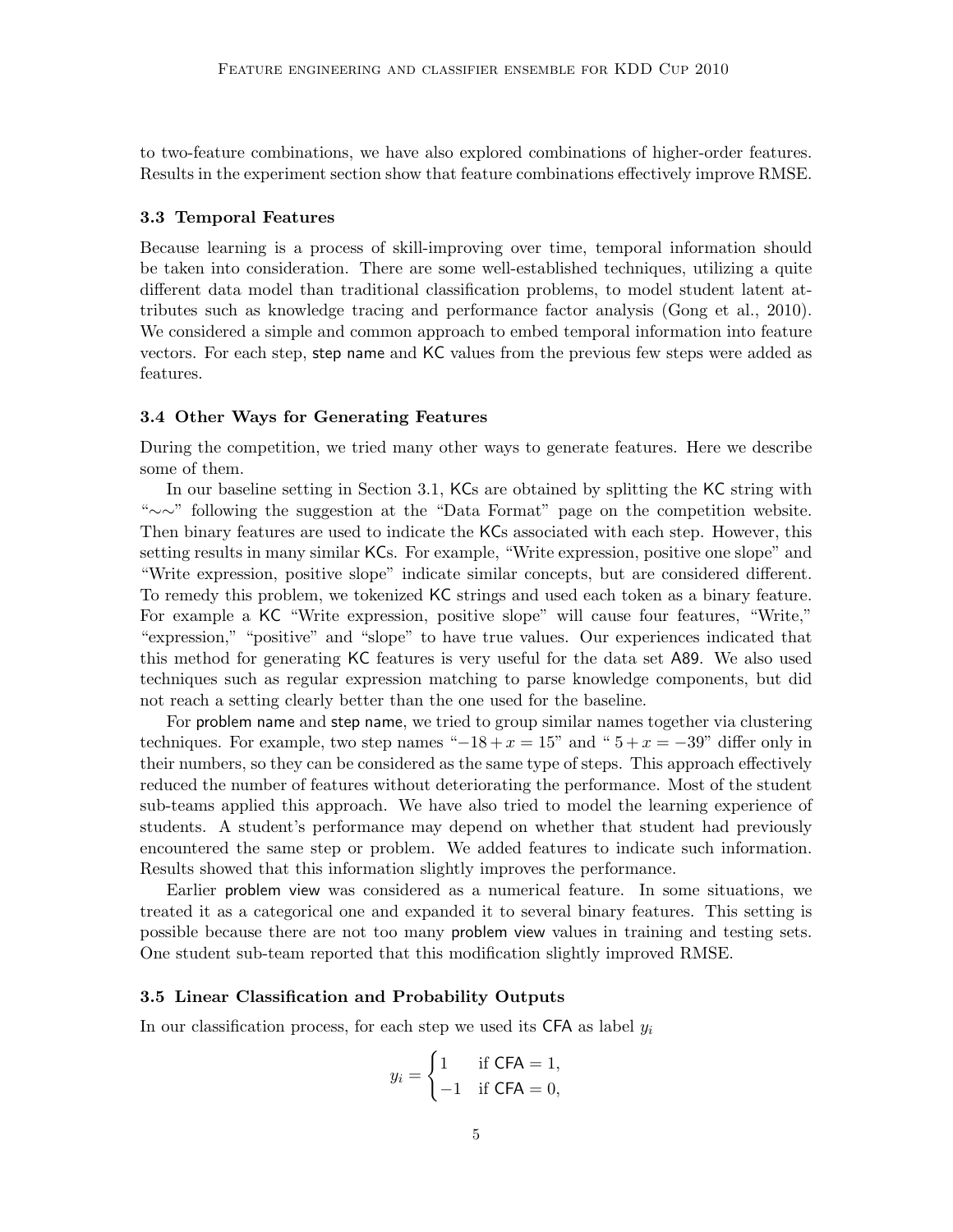and extracted a sparse feature vector  $x_i$ . Hence we assume the training set includes  $(x_i, y_i), i = 1, \ldots, l.$  Due to the high dimensionality of  $x_i$ , we only considered linear classifiers. In particular, we used logistic regression, which assumes the following probability model:

$$
\mathcal{P}(y \mid \boldsymbol{x}) = \frac{1}{1 + \exp(-y \boldsymbol{w}^T \boldsymbol{x})}.
$$

Then regularized logistic regression solves the following optimization problem

$$
\min_{\boldsymbol{w}} \quad \frac{1}{2} \boldsymbol{w}^T \boldsymbol{w} + C \sum_{i=1}^l \log \left( 1 + e^{-y_i \boldsymbol{w}^T \boldsymbol{x}_i} \right), \tag{1}
$$

where  $\mathbf{w}^T \mathbf{w}/2$  is the L2-regularization term and C is a penalty parameter. Once w is obtained, the decision function is

$$
sgn(\boldsymbol{w}^T\boldsymbol{x}) = \begin{cases} 1 & \text{if } \boldsymbol{w}^T\boldsymbol{x} > 0, \\ 0 & \text{otherwise.} \end{cases}
$$

L2 regularization leads to a dense vector  $w$ , so we have also considered L1-regularized logistic regression to obtain a sparse  $w$ :

$$
\min_{\boldsymbol{w}} \quad \|\boldsymbol{w}\|_1 + C \sum_{i=1}^l \log\left(1 + e^{-y_i \boldsymbol{w}^T \boldsymbol{x}_i}\right). \tag{2}
$$

We submitted labels sgn $(\mathbf{w}^T\mathbf{x})$  or probability values  $1/(1+\exp(-\mathbf{w}^T\mathbf{x}))$  as our predictions. Results showed that using probability values give a smaller RMSE. We can easily explain this result. Assume  $p$  is the predicted probability and the true label is 0. For a wrongly predicted data point, the error of predicting a label and a probability value is 1 and  $(1-p)^2$ , respectively. If a data point is correctly predicted, then the error is 0 and  $p^2$ , respectively. Since  $x^2$  is an increasing function in [0, 1], the gain of reducing 1 to  $(1-p)^2$  is often larger than the loss of increasing 0 to  $p^2$ .

In our development, we used a large-scale linear solver LIBLINEAR (Fan et al., 2008), which can effectively train very large data. It took only about one hour to train our largest setting for the data B89, which contains more than 20 million instances and 30 million features.

We also checked linear support vector machine (SVM) solvers in LIBLINEAR, but the result was slightly worse than logistic regression.

## 4. Feature Engineering: Condensed Features

In contrast to generating sparse features in Section 3, this section discusses an approach that exploits only a small feature set.

#### 4.1 Correct First Attempt Rates as Feature Values

We proposed replacing each categorical feature with a numerical one by using the "correct first attempt rate" (CFAR). Take the student name feature as an example. The CFAR of a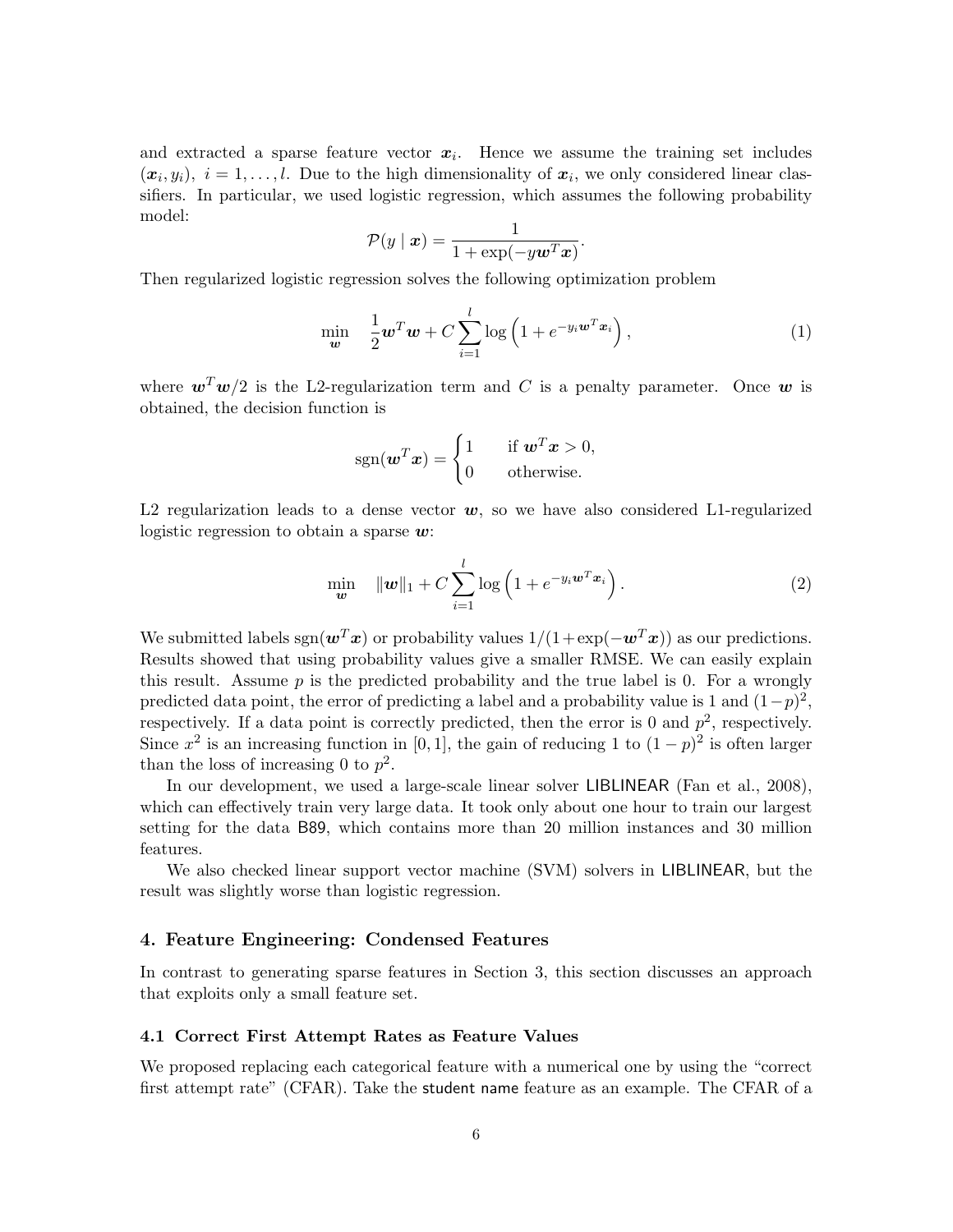specific student name "sid" is defined as

$$
CFAR \equiv \frac{\text{\#steps with student name = sid and CFA = 1}}{\text{\#steps with student name = sid}}.
$$

For each step whose student name is sid, the above CFAR would be used as the corresponding feature value. This setting directly connects a feature and CFA, which is now the target for prediction. We have considered CFARs for student name, step name, problem name, KC, (problem name, step name), (student name, problem name), (student name, unit name) and (student name, KC). Feature combinations are considered following the discussion in Section 3.2 for sparse features. For the KC feature, we consider the whole string as the ID in calculating CFAR. We cannot split the string to several KC features as in Section 3.

#### 4.2 Learning Temporal Information

We developed two approaches to extract temporal information.

First, we suspect that the performance on the current problem is related to the same student's past performances on similar types of problems. Thus we use the average CFA and average hint on the student's previous records (up to six depending on the availability) with the same KC to model the student's recent performance on similar problems.<sup>3</sup> A binary feature is also added to indicate whether such previous records exist.

Second, as people have higher chance to forget more ancient events, the time elapsed since the student saw a problem with the same KC may reveal the performance of the student. For the current step, we find the KC and check if the student has seen a step with the same KC within

same day, 1-6 days, 7-30 days, or more than 30 days.

Therefore, four binary features are used to indicate how familiar a student is with the given KC.

#### 4.3 Training by Various Classifiers

In addition to features mentioned above, two numerical features opportunity and problem view were first scaled by

$$
\frac{x}{x+1},
$$

then linearly scaled to the interval  $[0, 1]$ . Thus the feature set contains 17 features:

- Eight CFARs; see Section 4.1.
- Seven temporal features; see Section 4.2.
- Two scaled numerical features for opportunity and problem view.

Due to the small feature size, we were able to apply various classifiers in Weka including Random Forest (Breiman, 2001) and AdaBoost (Freund and Schapire, 1997). Random forest is an ensemble classifier consisting of many decision trees, while AdaBoost is a method which adaptively improves the performance by a series of weak classifiers (e.g., decision stumps). We also used logistic regression via LIBLINEAR. To save the training time, we considered a

<sup>3.</sup> In the testing set, neither CFA nor hint is available. Because testing data were generated using the last problem of a unit (see Figure 1), finding CFA and hint values in the student's previous records (with the same KC) is not a problem.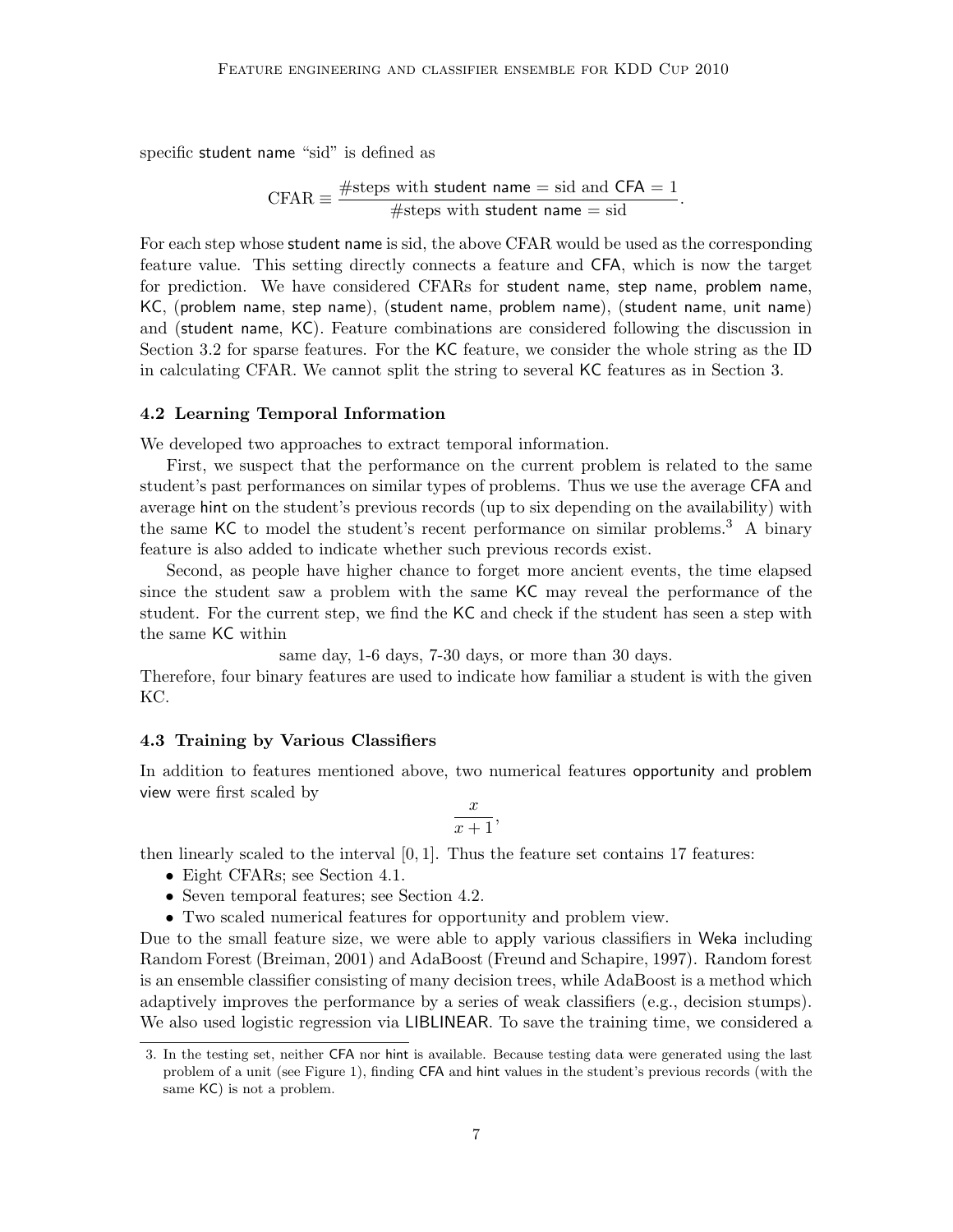subset of training data and split the classification task to several independent ones according to unit name. Specifically, for each unit name, we collected the last problem from units with the same name to form a training subset. A classification method was then applied to build a model. In testing, we checked the testing point's unit name to know which model to use. Results showed that random forest gives the best result. Regarding the training time, due to the small feature size, we could efficiently train a random forest on the training subset of a unit in a few minutes.

#### 5. Classifier Ensemble

Many past competitions (e.g., Netflix Prize) showed an ensemble of results from different methods can often boost the performance. The ensemble approach we adopted was to find a weight vector to linearly combine the predicted probabilities from sub-teams. We did not use a nonlinear ensemble because a complex ensemble may lead to overfit. We checked several linear models including simple averaging, linear SVM, linear regression and logistic regression. Probably because linear regression directly minimizes RMSE, which is now the evaluation criterion, we found that it gives the best leader board result. Given  $l$  testing steps and k prediction probabilities  $p_i \in [0,1]^l$ ,  $i = 1, \ldots, k$ , regularized linear regression solves the following optimization problem:

$$
\min_{\boldsymbol{w}} \|\boldsymbol{y} - P\boldsymbol{w}\|^2 + \frac{\lambda}{2} \|\boldsymbol{w}\|^2, \tag{3}
$$

where  $\lambda$  is the regularization parameter, **y** is the CFA vector, and  $P = [\mathbf{p}_1, \dots, \mathbf{p}_k]$ . If  $\lambda = 0$ , the problem becomes a standard least-square problem. In SVM or logistic regression, sometimes we add a bias term b so that  $Pw$  becomes  $Pw + be$ , where  $e = [1, \ldots, 1]^T$ . In our implementation, we also replaced  $\|\boldsymbol{w}\|^2$  with  $\|\boldsymbol{w}\|^2 + b^2$ .

The obtained weight w is used to calculate  $P\mathbf{w}$  for combining prediction results. However, as components of Pw may be out of the interval  $[0, 1]$ , we employ a simple truncation to avoid such a situation:

$$
\min(\mathbf{1}, \max(\mathbf{0}, P\mathbf{w})),\tag{4}
$$

where  $1$  is the vector with all ones, and  $0$  is the vector with all zeros. We also explored sigmoid transformation and linear scaling for modifying  $P\boldsymbol{w}$  to  $[0,1]^l$ , but results were not better.

The analytical solution of (3) is

$$
\mathbf{w} = (P^T P + \frac{\lambda}{2} I)^{-1} P^T \mathbf{y}.
$$
\n<sup>(5)</sup>

The main difficulty to apply  $(5)$  is that  $y$  is unknown. We considered the following two approaches:

1. Use validation data to estimate  $w$ . Recall that we split the training set T to two sets  $V$  and  $V$  for internal training an validation, respectively; see Section 2.1. Our student sub-teams generated two prediction results on  $\tilde{V}$  and  $\tilde{T}$ :

Train 
$$
V \Rightarrow
$$
 Predict  $\tilde{V}$  to obtain  $\tilde{p}_i$ ,  
Train  $T \Rightarrow$  Predict  $\tilde{T}$  to obtain  $p_i$ .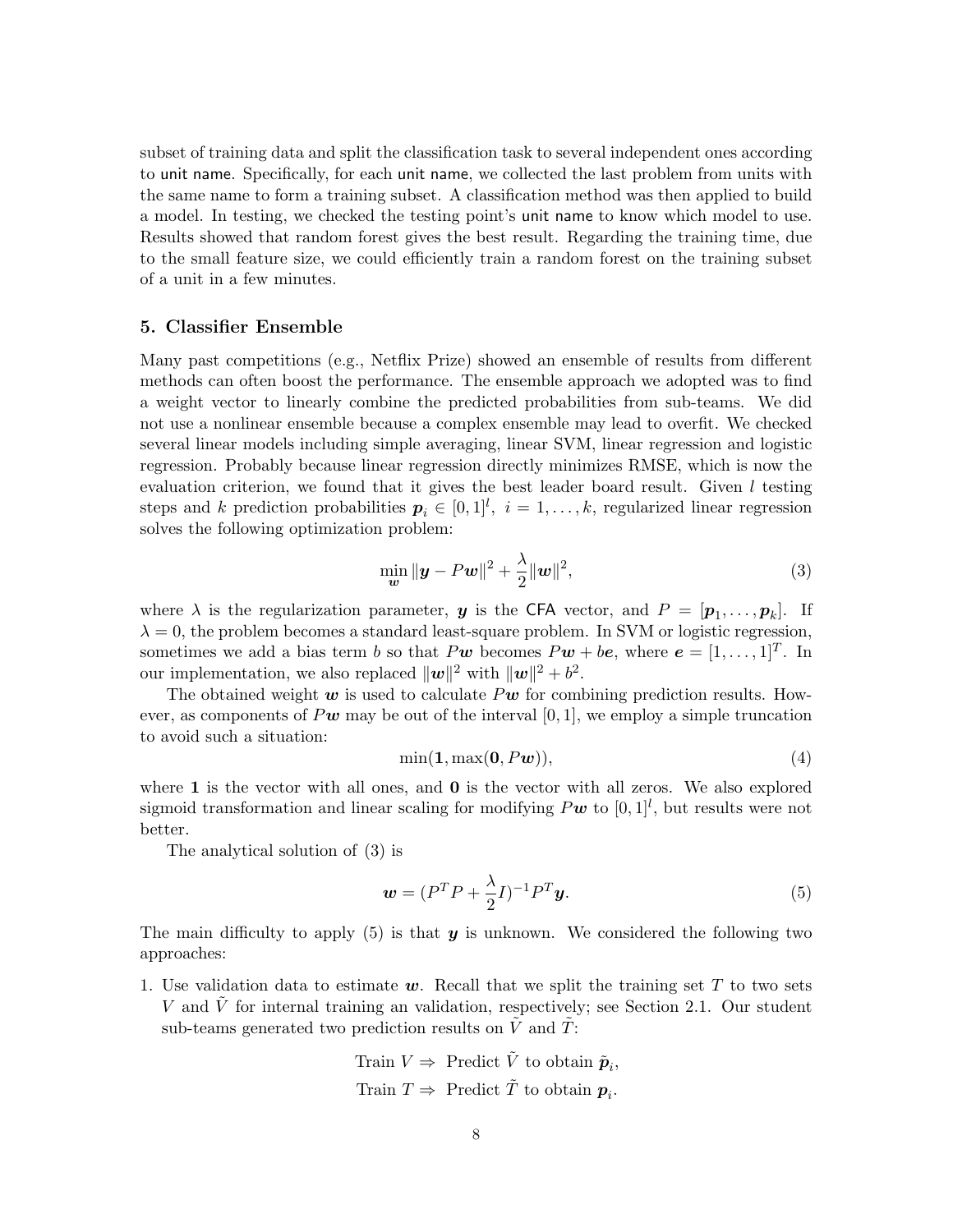

Figure 3: Experiment result of how incremental sparse features improve RMSE. Reported RMSEs are leader board results.

Let  $\tilde{P}$  be the matrix of collecting all predictions on the validation set and we have the corresponding true labels  $\tilde{y}$ . Then in (3) we used  $\tilde{y}$  and  $\tilde{P}$  to obtain w. For the final prediction, we calculated  $P\mathbf{w}$  and applied the truncation in (4).

2. Use leader board information to estimate  $P^T y$  in (5). This approach follows from Töscher and Jahrer (2009). By the definition of RMSE,

$$
r_i \equiv \sqrt{\frac{\|\boldsymbol{p}_i - \boldsymbol{y}\|^2}{l}},
$$
  

$$
\boldsymbol{p}_i^T \boldsymbol{y} = \frac{\|\boldsymbol{p}_i\|^2 + \|\boldsymbol{y}\|^2 - lr_i^2}{2}.
$$
 (6)

As  $r_i$  and  $\|\mathbf{y}\|$  are unavailable, we estimated them by

$$
r_i \approx \hat{r}_i
$$
 and  $||\mathbf{y}||^2 \approx l\hat{r}_0^2$ ,

where  $\hat{r}_i$  is the RMSE on the leader board by submitting  $p_i$  as the prediction result and  $\hat{r}_0$  is the RMSE by submitting the zero vector.

We conducted experiments to check which of the above two methods is better. See Section 6 for our setting (including the selection of  $\lambda$ ) for the final submission.

#### 6. Experiments and Final Results

so

We used the leader board to test the effectiveness of different types of features. We checked four settings by incrementally adding basic sparse features, combined features, temporal features and more combined features. See details in Table 2(a). The number of features for each setting is shown in Table 2(b). We conducted this experiment with the L1-regularized logistic regression solver in LIBLINEAR with  $C = 1$ . The leader board results are shown in Figure 3. Clearly, some feature combinations significantly improve the RMSE.

Next, Table 3 lists our leader board results submitted during the competition. "Basic sparse features" means that we used the baseline setting described in Section 3.1. For "Best sparse features," the improvement of reducing RMSE by around 0.015 is very significant.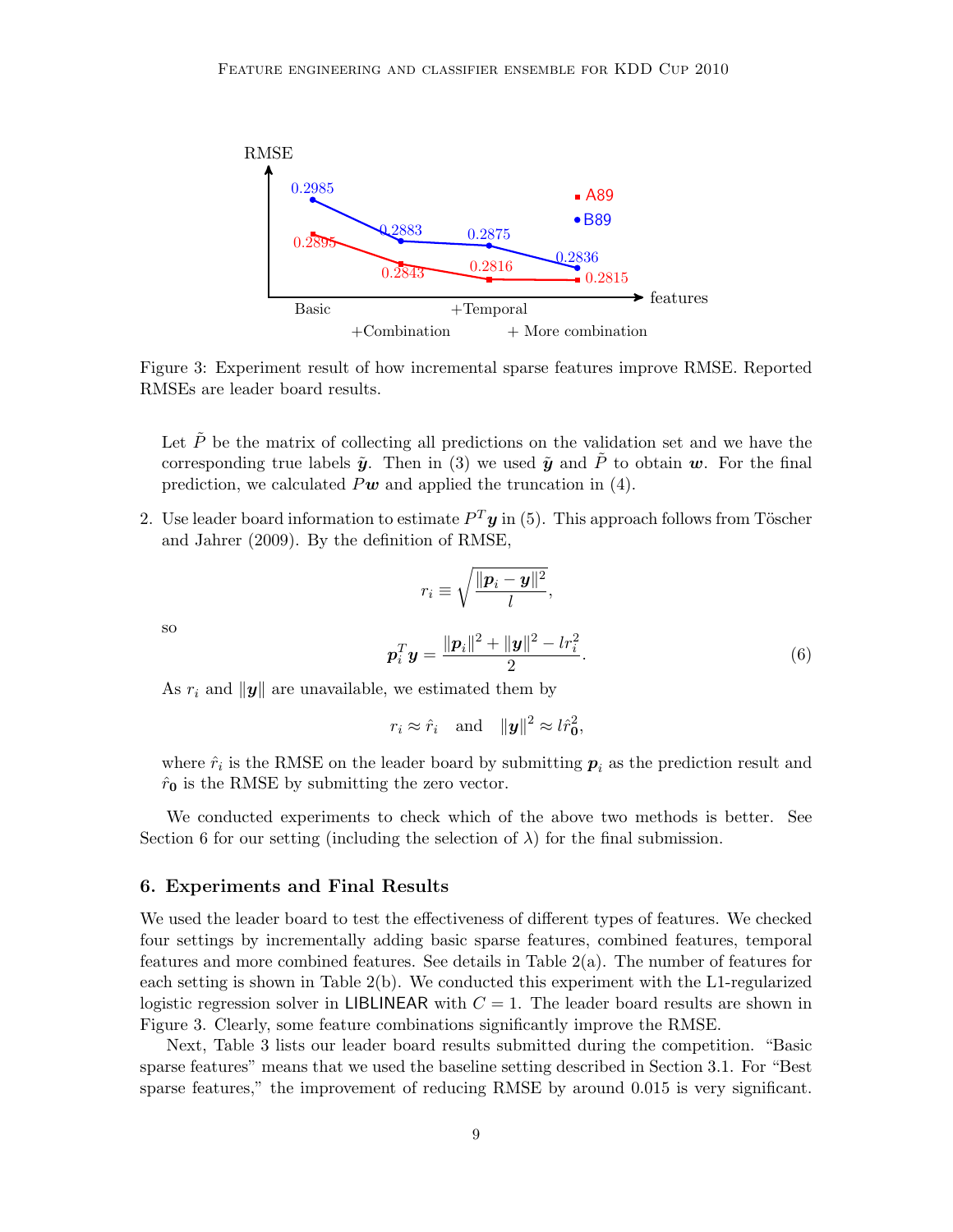Table 2: Detailed information of our feature combinations and our temporal features.

| (a) List of features |                                                                                                                                                                                                                                                                                                                                                                       |  |
|----------------------|-----------------------------------------------------------------------------------------------------------------------------------------------------------------------------------------------------------------------------------------------------------------------------------------------------------------------------------------------------------------------|--|
| $+$ Combination      | (student name, unit name), (unit name, section name), (section<br>name, problem name), (problem name, step name), (student name,<br>unit name, section name), (unit name, section name, problem<br>name), (section name, problem name, step name), (student name,<br>unit name, section name, problem name) and (unit name, section<br>name, problem name, step name) |  |
| $+$ Temporal         | Given a student and a problem, add KCs and step name in each<br>previous three steps as temporal features.                                                                                                                                                                                                                                                            |  |
| $+$ More combination | (student name, section name), (student name, problem name),<br>(student name, step name), (student name, KC) and (student<br>name, unit name, section name, problem name, step name)                                                                                                                                                                                  |  |
| Number of features   |                                                                                                                                                                                                                                                                                                                                                                       |  |

| #features            | A89        | <b>B89</b> |
|----------------------|------------|------------|
| <b>Basic</b>         | 1,118,985  | 245,776    |
| $+$ Combination      | 6,569,589  | 4,083,376  |
| $+$ Temporal         | 8,752,836  | 4,476,520  |
| $+$ More combination | 21,684,170 | 30,971,151 |

Table 3: Leader board results by different approaches.

|                         | A89 | B89                        | Avg. |
|-------------------------|-----|----------------------------|------|
| Basic sparse features   |     | 0.2895 0.2985 0.2940       |      |
| Best sparse features    |     | $0.2784$ $0.2830$ $0.2807$ |      |
| Best condensed features |     | $0.2824$ $0.2847$ $0.2835$ |      |
| Best ensemble           |     | $0.2756$ $0.2780$ $0.2768$ |      |
| Best leader board       |     | $0.2759$ $0.2777$ $0.2768$ |      |

For the condensed representation, the best result comes from training random forest with depth 7. It is surprising that the performance (in particular, on B89) of using 17 features is competitive with the sparse approach with millions of features.

For the classifier ensemble, we collect 19 results from 7 sub-teams (six student sub-teams and one RA sub-team). We make sure that each result comes from training a single classifier instead of combining several predictions. While not shown in the table, results are improved by various ensemble strategies including the simple average. For the "Best ensemble results" in Table 3, we use linear regression for combining 19 results. To select  $\lambda$  in (3), we gradually increased  $\lambda$  until the leader board result started decreasing. This procedure, conducted in the last several hours before the deadline, was not very systematic, but this is unavoidable in participating in a competition. Our best A89 result is by estimating  $P^T y$  in (5) and using  $\lambda = 10$ . See the second method in Section 5. For the B89, the best result is by using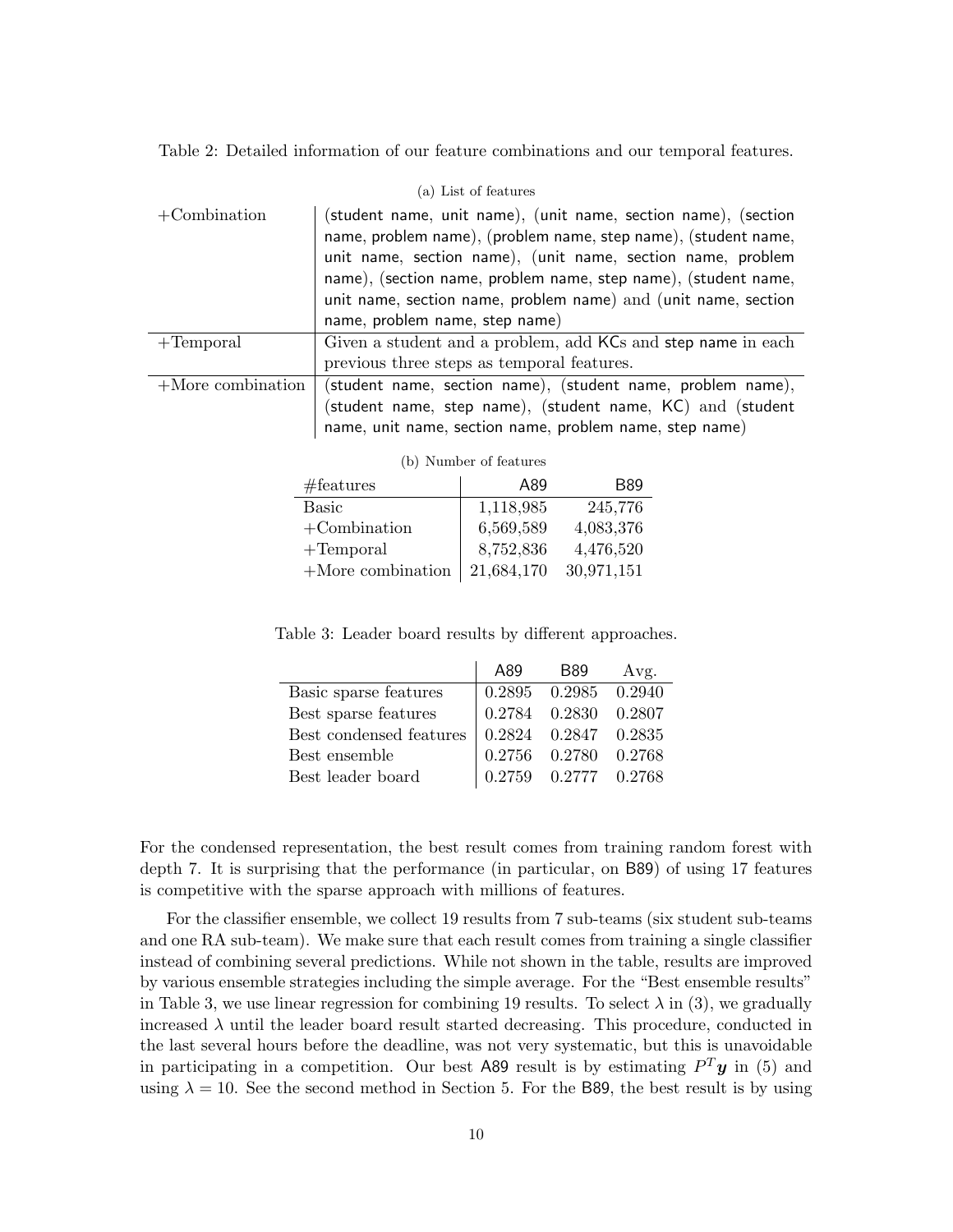| Rank         | Team name                  | Leader board | Cup      |
|--------------|----------------------------|--------------|----------|
| $\mathbf{1}$ | National Taiwan University | 0.276803     | 0.272952 |
| 2            | Zhang and Su               | 0.276790     | 0.273692 |
| 3            | BigChaos @ KDD             | 0.279046     | 0.274556 |
| 4            | Zach A. Pardos             | 0.279695     | 0.276590 |
| 5            | Old Dogs With New Tricks   | 0.281163     | 0.277864 |

Table 4: Challenge final result.

the validation set to estimate  $w$ , which corresponds to the first method in Section 5. The parameter  $\lambda$  is zero (i.e., no regularization).

In Table 3, we also show the best leader board result (by another team). Our final submissions ranked 10th on the leader board. However, from the last two rows of Table 3, the difference between ours and the best leader board result is very small. At that time, we hoped our solution did not overfit leader board too much and might be better on the complete challenge set.

Table 4 showed the final KDD Cup results of the top five teams. In general, Cup scores are slightly better than the leader board results.

## 7. Discussion and Conclusions

There were many submissions in the last week before the deadline, in particular in the last two hours. Each top team including ourselves tried to achieve better leader board results. Whether such a large number of submissions resulted in overfitting remains a concern.

We believe that a crucial point to our ensemble's success is feature diversity. Different sub-teams tried various ideas guided by their human intelligence. In summary, results showed that our feature engineering and classifier ensemble are useful for our approach in KDD Cup 2010 and maybe other educational systems.

#### Acknowledgements

We thank the organizers for organizing this interesting and fruitful competition. We also thank National Taiwan University for providing a stimulating research environment.

## References

- L. Breiman. Random forests. Machine Learning, 45(1):5–32, 2001.
- R.-E. Fan, K.-W. Chang, C.-J. Hsieh, X.-R. Wang, and C.-J. Lin. LIBLINEAR: A library for large linear classification. Journal of Machine Learning Research, 9:1871–1874, 2008. URL http://www.csie.ntu.edu.tw/~cjlin/papers/liblinear.pdf.
- Y. Freund and R. Schapire. A decision-theoretic generalization of on-line learning and an application to boosting. Journal of Computer and System Sciences, 55(1):119–139, 1997.